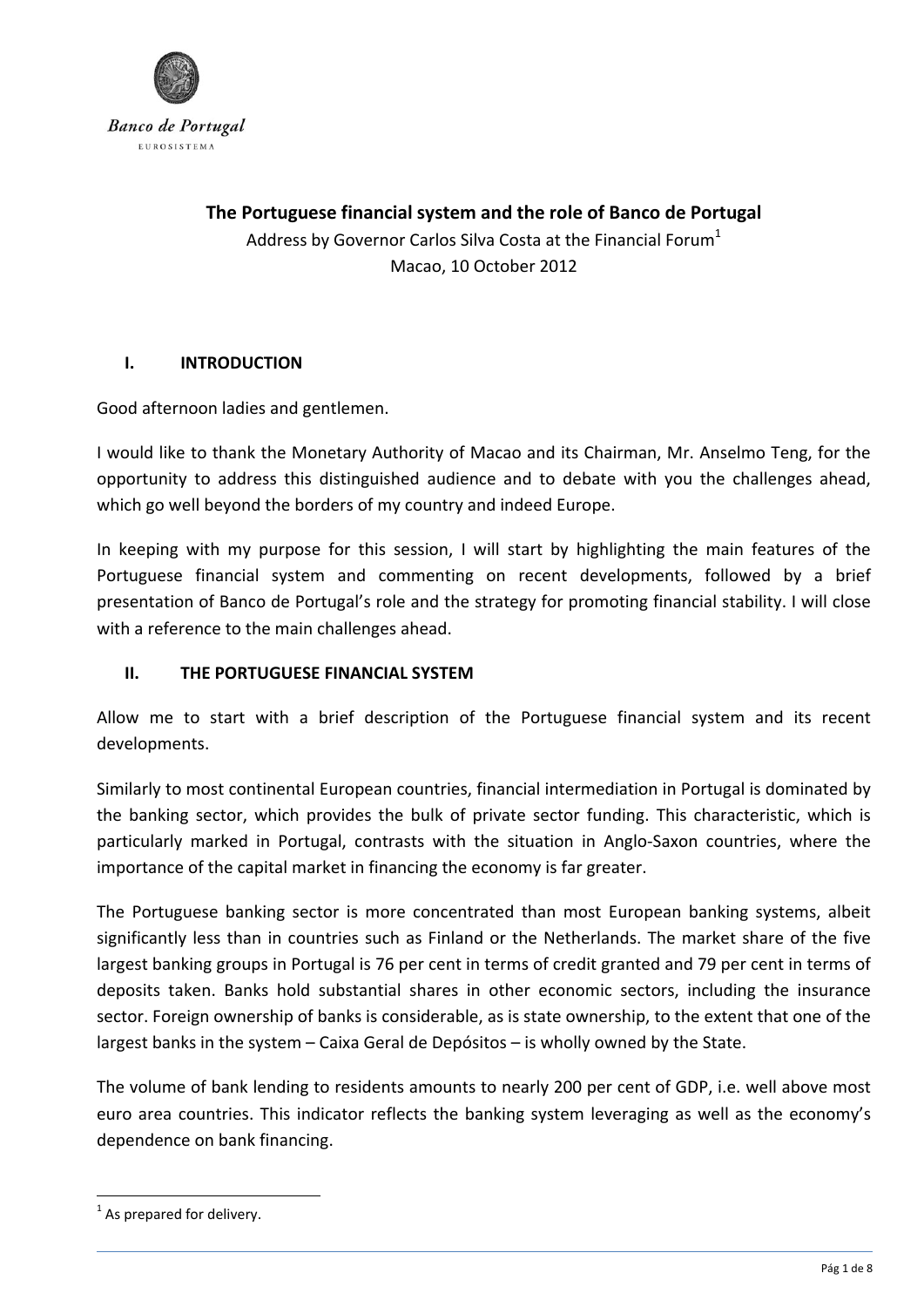The composition of banks' credit portfolios has remained stable over the past few years. Credit to households accounts for around half of the credit portfolio to residents, of which approximately 80 per cent corresponds to mortgage credit. In turn, non-financial corporations absorb around 40 per cent of total credit to residents. The construction and real estate segments account for around one third of credit to non-financial corporations, which, in addition to the weight of mortgage credit, reflects banks' strong exposure to the real estate sector.

The Portuguese financial system underwent a radical transformation in the three decades before the onset of the international financial crisis. This transformation was driven by the Portuguese economy's integration in the European Union as of the mid‐1980s and the adoption of the euro in the late 1990s.

This transformation process can be broken down into three periods:

First, a period of *financial repression and macroeconomic instability*, between the mid‐1970s and the mid‐1980s. The Portuguese banking system was almost entirely state‐owned and there were strict regulatory restrictions on financial activity and capital movements to and from abroad. Credit to the private sector was subject to quantitative limits and interest rates were set administratively.

A second period, between the accession to the European Union, in 1986, and the mid‐1990s, was characterised by rapid *liberalisation and economic and financial integration*, macroeconomic stabilisation and convergence of the Portuguese economy to EU levels.

The third period, between the mid‐1990s and the onset of the international financial crisis, corresponded to the transition to economic and monetary union and subsequent adoption of the euro. This period was characterised by the *accumulation of macroeconomic imbalances*, which has led us to the current crisis.

The reduction of costs and easy access to funding made possible by the monetary union resulted in a strong expansion of credit and a decline in savings. The figures involved were striking: between mid‐ 1995 and the end of 1998, on the eve of the adoption of the euro, the long-term interest rate in Portugal fell from over 12 per cent to approximately 4 per cent. In turn, the interest rate differential between Portuguese and German 10‐year government bonds narrowed by more than 5 percentage points, to around 30 basis points. This differential remained at very low levels for almost a decade – in 2007, the average differential was still below 20 basis points.

In this context of easy and cheap financing, consumption of durable goods and investment in housing by households increased significantly, along with corporate leveraging. The expansion of private spending resulted in persistent current account deficits. These imbalances were exacerbated by unsustainable fiscal policies and the absence of a macro‐prudential policy, amid financial market complacency. Between the mid‐1990s and 2010, the international investment position of the Portuguese economy worsened significantly, moving from ‐10 to ‐107 per cent of GDP. Over the same period, gross external debt increased from 64 to 230 per cent of GDP.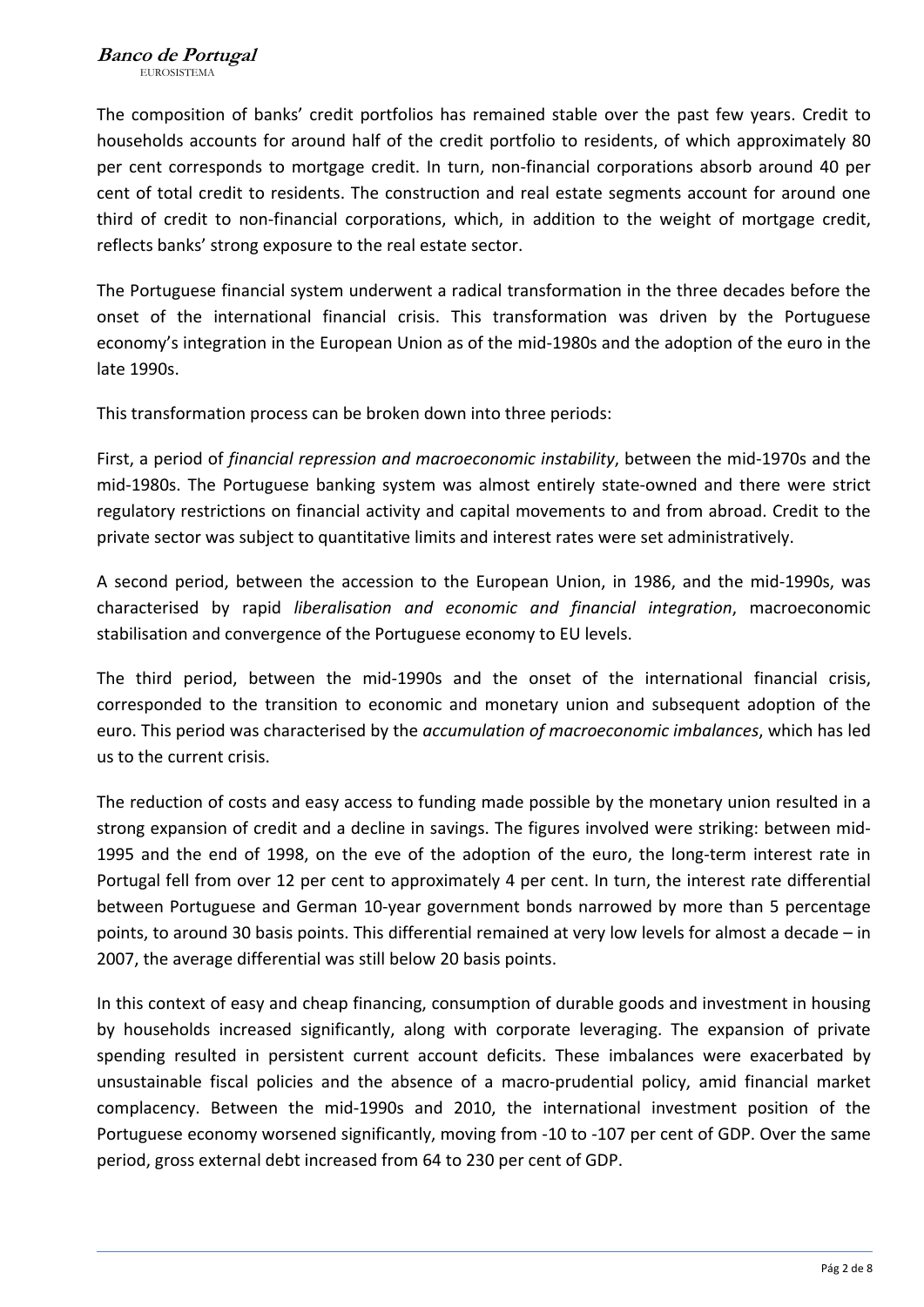The rise in indebtedness of households, enterprises and the public sector was funded by the international financial markets, and was to a large extent intermediated by the Portuguese banking system. The transformation ratio of the banking system, as measured by the relationship between credit granted and deposits taken, rose from approximately 65 per cent, in 1996, to around 160 per cent, in 2010.

Similar developments were observed in other European countries, such as Italy, Ireland, Spain and Greece. This new world of low interest rates and abundant financing seemed to offer a 'free lunch' to the then-called 'converging economies'. This was the era of the so-called 'great moderation', when the accumulation of imbalances and cross‐border divergences went largely unnoticed.

When the international crisis began in 2007, Portuguese banks were highly leveraged, dependent on wholesale markets for their financing and heavily exposed to the construction and real estate sectors. However, the Portuguese banking system proved to be remarkably resilient during the early stages of the crisis, which corresponded to the collapse of the US subprime credit segment and its repercussions on northern European banking systems. This resilience may be largely explained by a negligible exposure to toxic assets and the absence of a real estate bubble in the Portuguese economy.

As the crisis unfolded and spread from the United States to Europe, investors' attention moved to macroeconomic imbalances in euro area peripheral economies, the inconsistencies and fragilities of the single currency's governance model and the correlation between sovereign and banking risks. With the upturn in mistrust, sovereign and domestic banking systems' access to the international financial markets became more uneven and the interbank market in the euro area dried up. As a result, a heterogeneous monetary union has emerged, with sharp differentiation between euro area countries in their access to financing and increasing difficulties in the transmission of the standard Eurosystem monetary policy.

Portuguese banks were severely hit by shifts in market perceptions regarding the sustainability of the domestic economy's indebtedness and started to face growing difficulties in obtaining market financing. Indeed, the rise in public and private indebtedness during the first decade of the monetary union had rendered the Portuguese economy very vulnerable to the international financial crisis and its contagion effects. Against a background of very low potential output growth, the trajectory of external indebtedness in the Portuguese economy resulted in growing doubts among international financial investors about Portugal's ability to service debt. Such doubts led to the closure of international financial markets for the Portuguese economy in the first half of 2011, which led inevitably to reliance on official financing within the framework of a Financial Assistance Programme negotiated with the European Union and the International Monetary Fund.

Safeguarding financial stability, together with the lasting consolidation of public accounts and the structural transformation of the Portuguese economy, is a key aspect of the adjustment programme. Given its supervisory powers over the Portuguese financial system, Banco de Portugal plays a central role in the adjustment strategy of the Portuguese economy.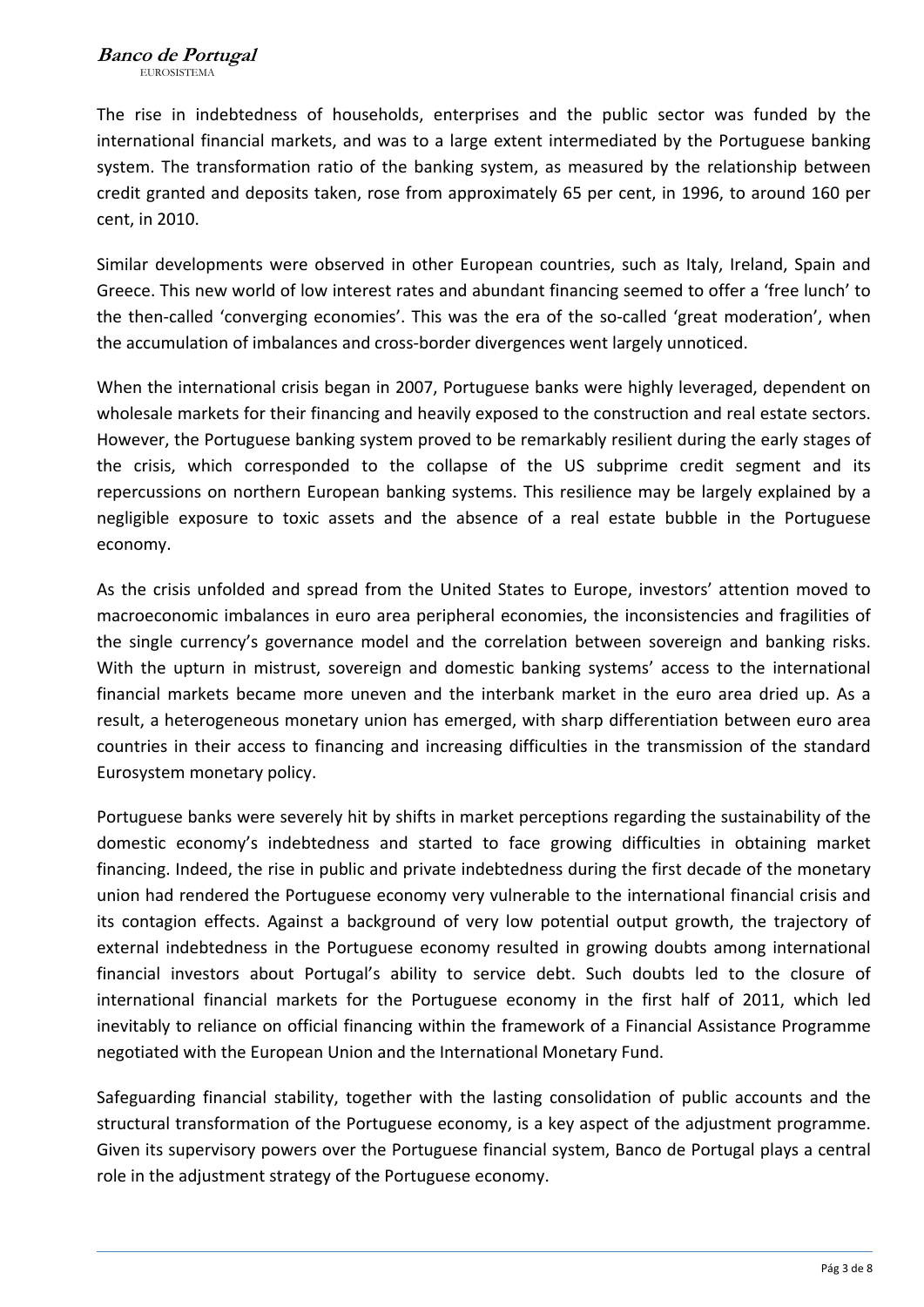It is precisely the role of Banco de Portugal that I will address in the second part of my talk.

### **III. THE ROLE OF THE CENTRAL BANK IN THE ADJUSTMENT OF THE PORTUGUESE ECONOMY**

Pursuant to its Organic Law, Banco de Portugal shall "provide for the stability of the national financial system, performing for the purpose, in particular, the function of lender of last resort". This liquidity provision function to the banking system in emergency situations is, naturally, in line with EC regulations, especially with regard to full respect for the primary objective of maintaining price stability and for the prohibition of monetary financing of the public sector.

Banco de Portugal has extensive powers in the field of supervision of the Portuguese financial system, which includes macro‐prudential, prudential and banking conduct supervision.

As part of this, the Bank establishes regulatory rules, supervises credit institutions, financial corporations and payment institutions and imposes sanctions upon non‐compliance with regulations in force. The main goal of prudential supervision is finding a proper balance between efficient resource management (use of capital and profitability of institutions) and risk-taking. In turn, banking conduct supervision focuses on the behaviour of credit institutions in their relations with customers. As a whole, both supervisory fields are key to maintaining and strengthening confidence in the financial system among customers and investors.

Moreover, Banco de Portugal has acquired new powers in the area of macro‐prudential supervision. These powers are shared with the Portuguese supervisory authorities responsible for the insurance and capital market sectors. In this context, Banco de Portugal regularly analyses sources of systemic risk and has developed new instruments to perform stress tests on the banking system on a regular basis. The current financial crisis has made it clear that vulnerabilities in the financial system may arise even when stakeholders or instruments seem sound when taken on their own. Complex interactions between individual agents, instruments, the institutional framework and the macroeconomic environment may generate very significant risks. The identification of these vulnerabilities requires a top-down approach that complements the bottom-up supervision of individual financial system components. This type of analysis must result in preventive or, where necessary, corrective action.

A major objective of the Financial Assistance Programme consists in ensuring the gradual and orderly deleveraging of the Portuguese banking system, which does not jeopardise the financing of the economy's productive sector. The strategy set out for this purpose within the Programme was integrated into and deepened the strategy that Banco de Portugal had been following, and relies on four key pillars:

- To strengthen banks' capitalisation levels;
- To protect liquidity in the banking system;
- To strengthen monitoring and supervision of the banking sector;
- To improve the regulatory framework.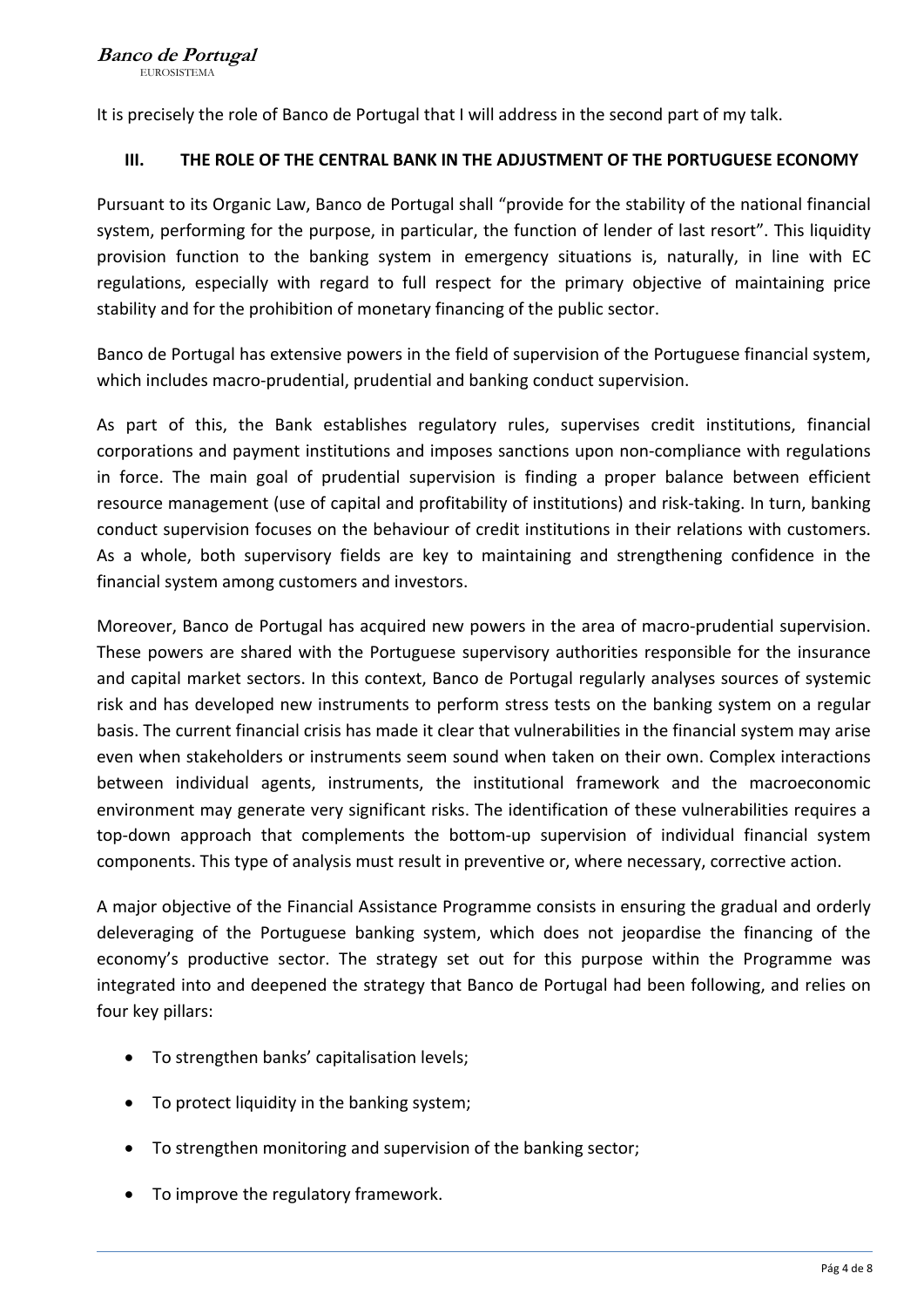Over this past year, marked progress has been made across all these areas. In fact, Portuguese banks have strengthened their capital base and reduced financing imbalances, in spite of extremely unfavourable external conditions and a decline in profitability.

In June 2012 the Core Tier 1 ratio of the banking system amounted to 11.3 per cent, i.e. above the 10 per cent objective set in the Financial Assistance Programme for the end of the year. Core own funds increased by 25 per cent in the first half of 2012, reflecting recapitalisation operations by major banking groups, partially funded by the facility provided for that purpose within the framework of the Financial Assistance Programme. In addition, a reduction by 6.6 per cent in risk‐weighted assets also contributed to the improvement in the system's solvency ratios.

Monetary policy measures adopted by the ECB, particularly relating to the extension of maturities of refinancing operations and to the expansion of eligible collateral, have positively contributed to improving the liquidity position of Portuguese banks, in a context where they were forced to increase their recourse to Eurosystem financing after capital markets were closed.

As no market financing was available, Portuguese banks were also forced to redirect their commercial strategies, with the aim of increasing their deposit‐taking and reducing credit granted. It should be noted that, despite unfavourable macroeconomic developments, deposits from households have increased, reflecting high public confidence in the banking system. In turn, bank loans have dropped markedly, which has particularly affected small and medium‐sized enterprises in the non‐tradable sector. Credit to exporting enterprises has continued to grow and, in terms of overall debt financing, the fall in loans has been offset by greater recourse to external financing (chiefly by larger enterprises).

At the end of 2011, the loan‐to‐deposit ratio of the eight major Portuguese banking groups stood slightly below 130%, representing a reduction of around 30 p.p. from the maximum recorded in June 2010. This trend continued in 2012, which suggests that the indicative target envisaged in the Programme of a 120 per cent transformation ratio will be reached at the end of 2014.

Moreover, transparency about the state of the banking system has been enhanced, particularly through the screening of the quality of bank assets provided by stringent horizontal inspection programmes. The regulatory framework was also improved, namely through the approval of legislation on the correction, resolution and liquidation of credit institutions and the deposit guarantee scheme.

Naturally, the unfavourable economic and financial environment has negatively affected the profitability of banks.

Non‐performing loans have increased substantially and reached particularly significant levels in the construction sector and also with regard to consumer credit. These developments, together with an unfavourable capital market performance, have resulted in an increase in impairments associated with credit and securities portfolios.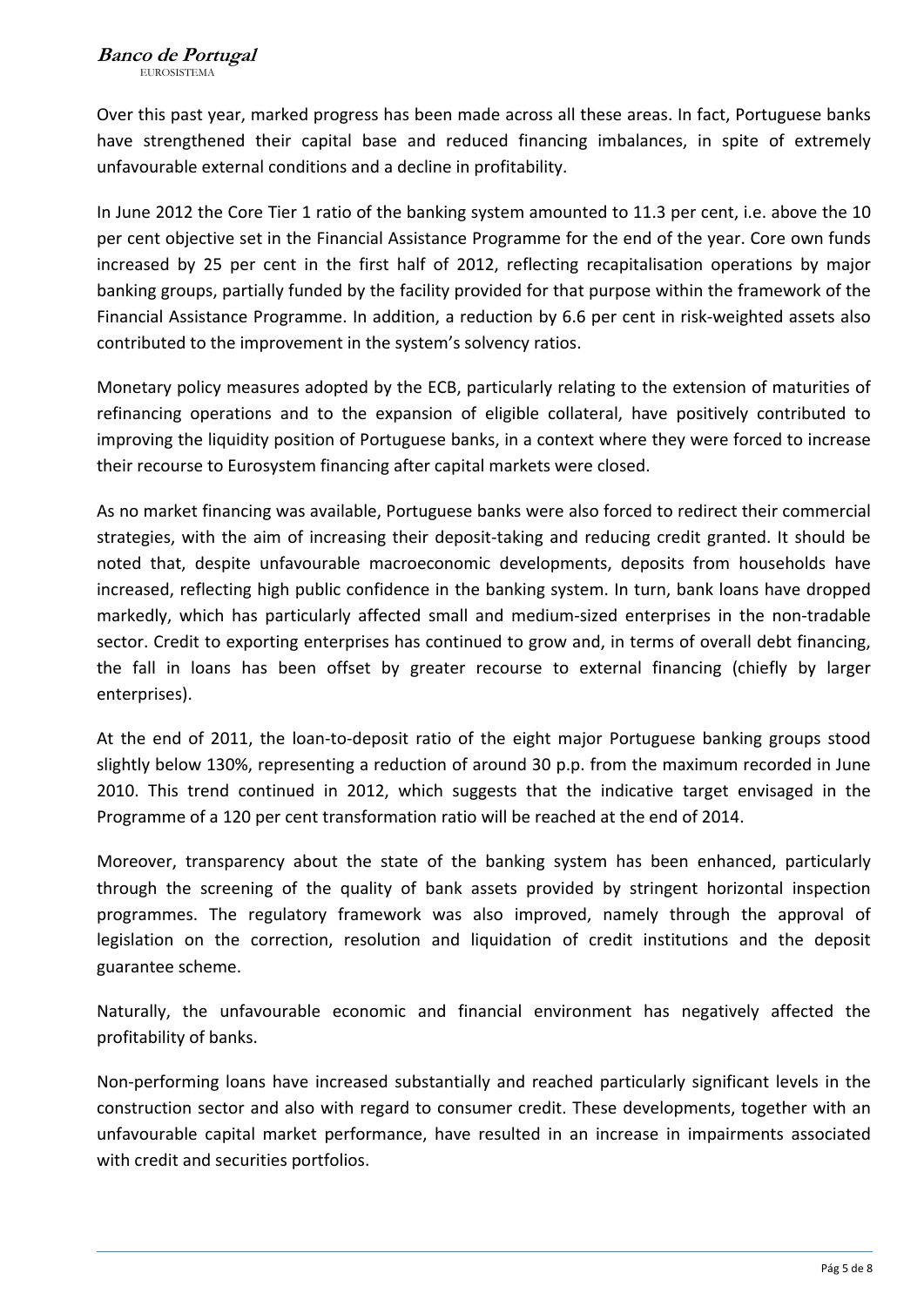At the same time, revenues have declined, reflecting both a reduction in banking activity and a contraction in the net financial margin, which resulted from an increase in banks' financing costs at a time when a substantial share of banks' assets corresponds to mortgage credit with low spreads.

It is important to stress that unfavourable developments in the profitability of domestic activity has been partly offset by favourable developments in Portuguese banks' international activity, which currently accounts for more than 20 per cent of the banks' profits.

## **IV. CHALLENGES**

We are on the right path. The successive Financial Assistance Programme review assessments by the European Union and the IMF have shown that the Programme is broadly on track. The effort of adjusting the Portuguese economy has been quite substantial, but it is starting to bear fruit in the form of a marked correction in external accounts and a gradual improvement in financing conditions faced by the Portuguese Treasury.

I have highlighted significant steps forward to strengthen financial system stability: our banks are now more capitalised, more transparent and less leveraged than a year ago. The monitoring and supervision of the banking system have been substantially enhanced and the regulatory framework is much stronger.

However, major challenges remain and transcend the Portuguese borders. As such, I will end this talk with reference to the main challenges ahead, distinguishing between three levels: the global, European and Portuguese levels.

At **global level**, efforts to increase the financial system's resilience must be stepped up and accelerated. As highlighted in the well-known de Larosière report on the causes behind the international financial crisis,

"… *The world's monetary authorities and its regulatory and supervisory financial authorities can and must do much better in the future to reduce the chances of events like these happening again*."

The business model that prevailed before the crisis is no longer viable. The financial landscape that will emerge in the context of a 'new normal' will be characterised by less leveraged and more capitalised banks.

This paradigm shift is ongoing and is being incorporated into an international effort to reform the regulatory framework, which will need to respond appropriately to trends as important as:

- The growing complexity of financial institutions, their activity, financial instruments and financial systems in general;
- The dynamics of institutions, in particular resulting from innovation in financial activity associated with the use of new technologies;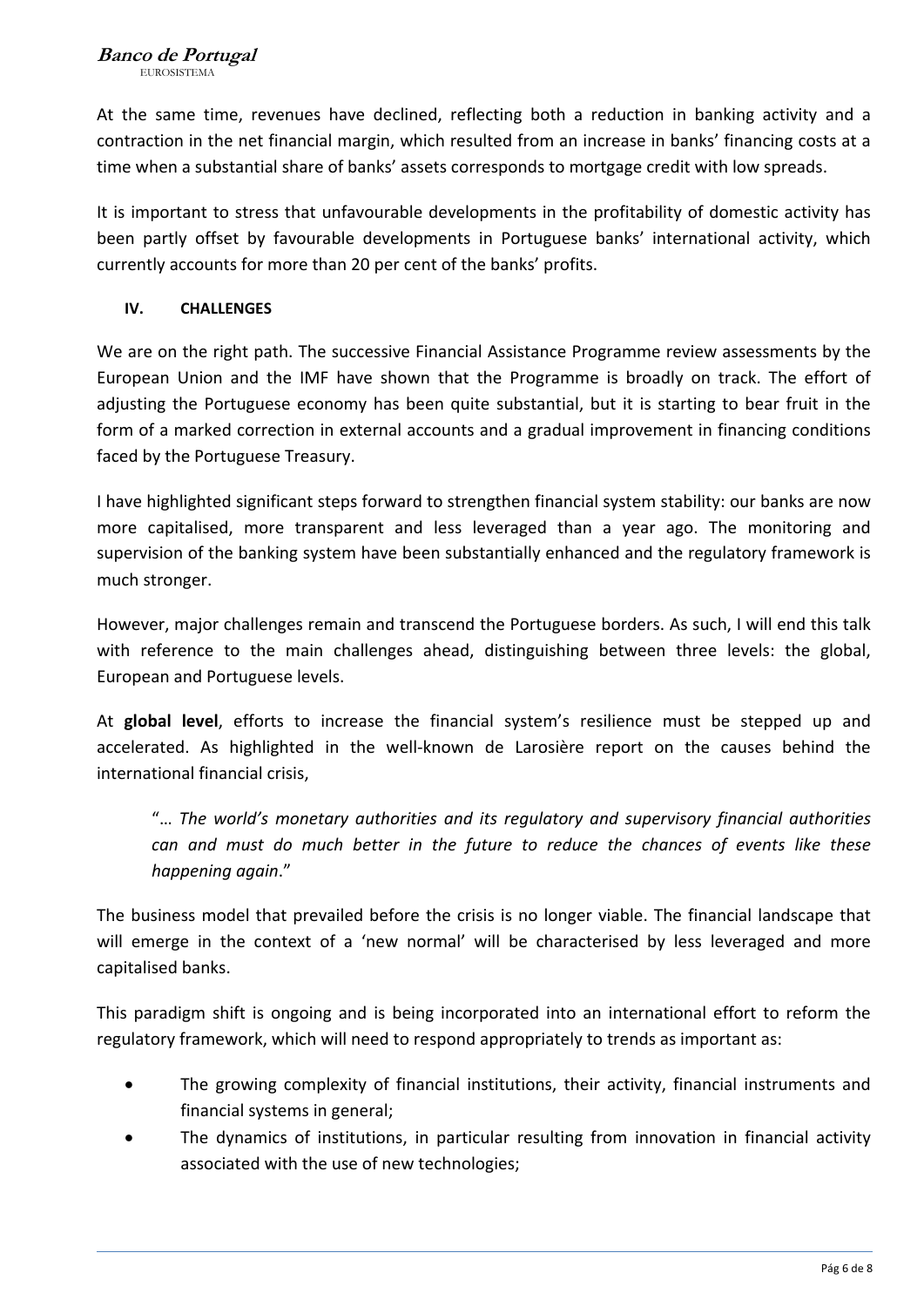EUROSISTEMA

- Emergence of shadow banking as a response to the limitations and rigidities imposed by regulations;
- The integration of the banking system within a (geo)political and (macro)economic framework characterised by a growing complexity due to the multiplication of interconnections and contagion channels and the speed of transmission.

At **European level**, the strengthening of fiscal discipline mechanisms and the creation of a European stability mechanism are important decisions that aim at deepening and bolstering the economic and monetary union. These are, however, necessary additional steps.

We now need to break the negative interaction between sovereign and banking system financing in a credible and effective manner. This co-dependence, which in the euro area has turned into a vicious circle of reciprocal contagion, requires a decoupling of the 'fortunes' of banks and sovereigns. For this purpose, monetary union must be complemented by banking union, providing for a European authority and an integrated supervision process, as well as shared deposit guarantee, resolution and bank capitalisation mechanisms.

Finally, at **Portuguese level**, I would like to differentiate between the challenges faced by the authorities and equally significant challenges faced by banks themselves.

Authorities must continue to promote a delicate balance between, on the one hand, bank capital needs and deleveraging requirements and, on the other hand, the need to prevent a contraction in credit impeding the sustained recovery of the Portuguese economy.

Enhanced prudential supervision of financial institutions must be maintained and widened. In this respect, I would like to stress the importance of institutions' transparency and governance, which is top priority for Banco de Portugal and involves:

- Introducing best governance practices in institutions, through the strengthening of internal control mechanisms and improved management information;
- Revising rules and the relationship between internal and external auditors and supervisory authorities, improving the communication and interaction between auditors and supervisory authorities and strengthening their independence to combat capture phenomena;
- Increasing transparency and comparability of relevant information on institutions for market discipline purposes.

Portuguese banks face the significant challenge of paving the way for a structural improvement in their efficiency levels in a new paradigm characterised by lower transformation ratios and lower financial margins.

In order to respond to these challenges, it is necessary to act on three complementary fronts:

A better use of resources with a view to a structural reduction of costs;